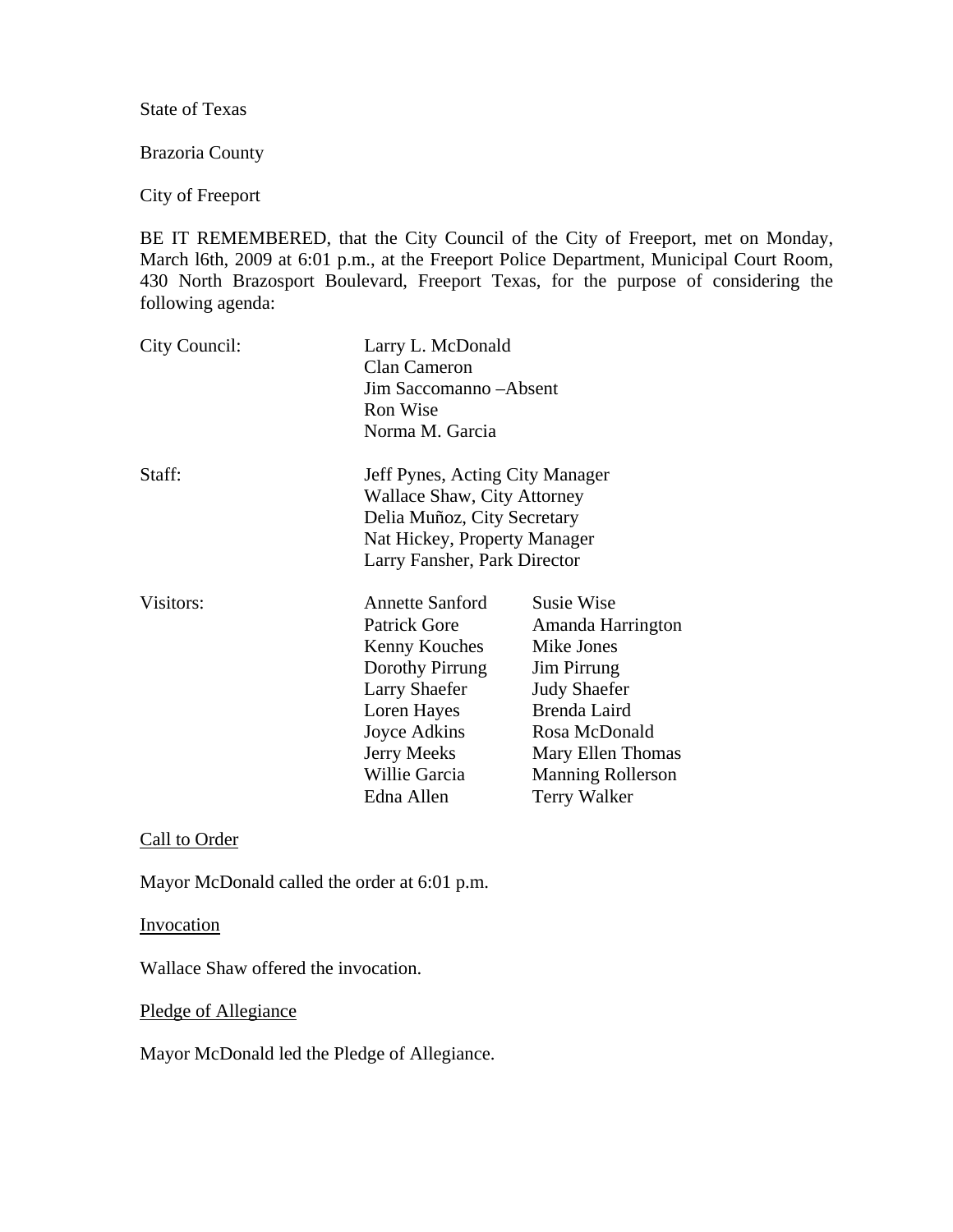## Consideration of the approval of the March 2nd & March 10th, 2009 Council Minutes.

On a motion by Councilman Cameron, seconded by Councilwoman Garcia, with all present voting "aye", Council unanimously approved the March 2nd, March 10th, 2009 Council Minutes.

## Attending Citizens and Their Business.

Amanda Harrington of Freeport Ice House asked why extending hours to sell alcohol was not on the agenda. Mayor McDonald said that this item was still under consideration and that Mr. Pynes was doing more research and it would be on at a later date.

Manning Rollerson expressed the need to go forward and not backwards with the City. He was disappointed that the former Police Chief, Henrietta Gonzalez and the former Mayor Jim Phillips were running for City Council positions. He praised the Council for a doing a good job.

Willie Garcia, night club owner said that at the last meeting, they were led to believe that extending the hours to sell alcohol would be on the agenda for discussion. Many bar and restaurant owners were present and expected this on the agenda.

Percy Walker of Flamingo Club stated that he is in favor of extending the hours to sell alcohol.

Consideration of the approval of a request from Habitat for Humanity of Southern Brazoria County to waive the fees for the building permits for 410 W. Broad, Freeport, Texas.

On a motion by Councilman Cameron, seconded by Councilman Wise, with all present voting "aye", Council unanimously approved a request from Habitat for Humanity of Southern Brazoria County to waive the fees for the building permits for 410 W. Broad, Freeport Texas.

Consideration of the approval renewing contracts with Perdue, Brandon, Fielder, Collins  $\&$ Mott, LLP for the collection of delinquent taxes and collection of mowing liens.

Mike Darlow reported on tax collections. On a motion by Councilman Cameron, seconded by Councilman Wise, with all present voting "aye", Council unanimously approved renewing the contracts with Perdue, Brandon, Fielder, Collins & Mott, LLP for the collection of delinquent taxes and collection of mowing liens.

Consideration of the approval of Ordinance No. 2009-2217 vacating and abandoning a portion of the unopened street right-of-way known as Wharton Street and authorizing the Mayor or, in his absence, the Mayor Pro-Tem, to execute a special warranty deed to H. M. Wessarges.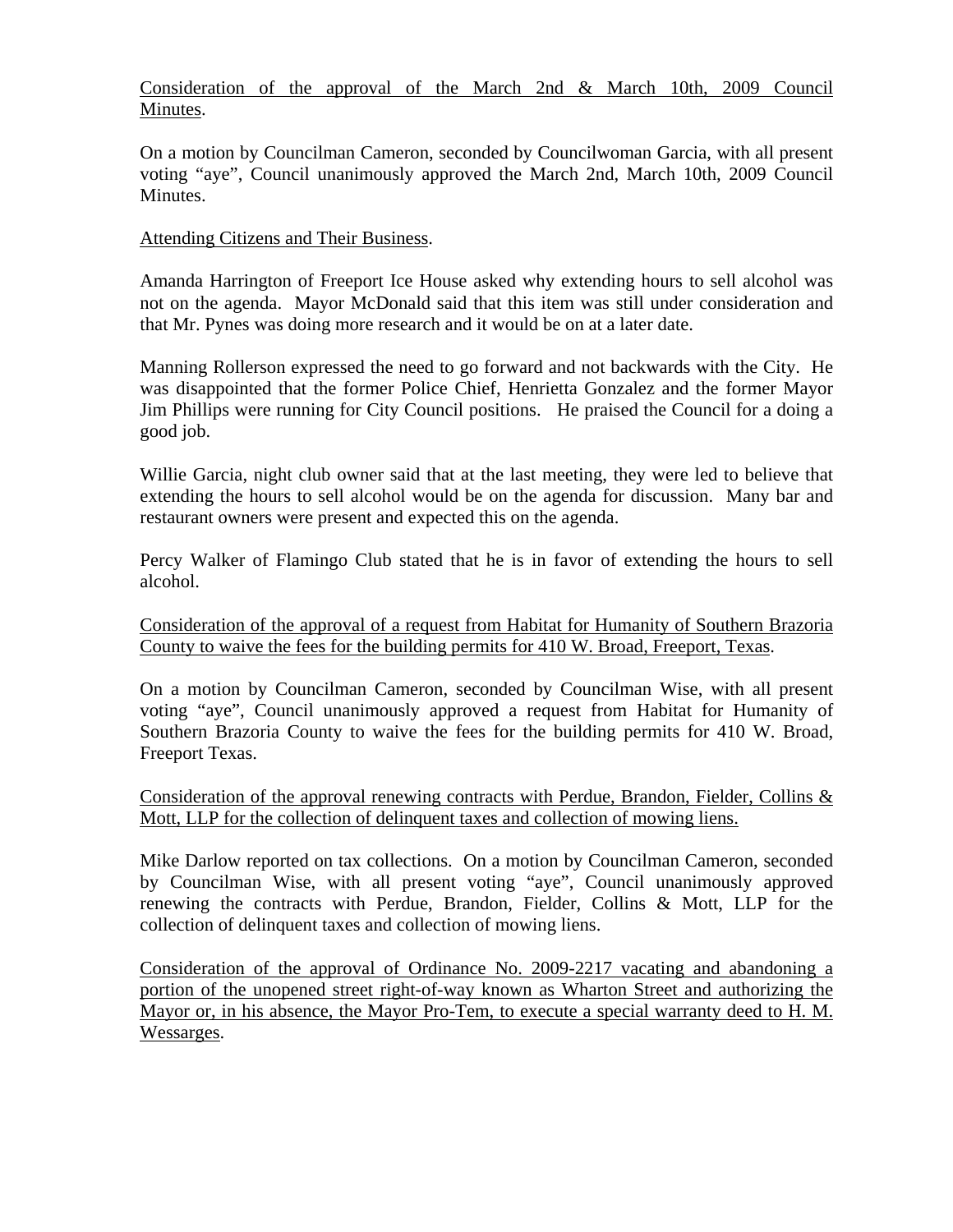On a motion by Councilwoman Garcia, seconded by Councilman Cameron, with all present voting "aye", Council unanimously approved Ordinance 2009-2217 vacating and abandoning a portion of the unopened street right-of-way known as Wharton Street and authorizing the Mayor or, in his absence, the Mayor Pro Tem, to execute a special warranty deed to H. M. Wessarges.

Consideration of the approval of Ordinance No. 2009-2218 vacating and abandoning a portion of the unopened street right-of-way known as Wharton Street and authorizing the Mayor or, in his absence, the Mayor Pro-Tem, to execute a special warranty deed to George Damian.

On a motion by Councilman Cameron, seconded by Councilman Wise, with all present voting "aye", Council unanimously approved Ordinance No. 2009-2218 vacating and abandoning a portion of the unopened street right-of-way known as Wharton Street and authorizing the Mayor or, in his absence, the Mayor Pro-Tem, to execute a special warranty deed to George Damian.

Consideration of the approval of the Planning Commission's recommendation to amend Section 150.91 (A) and 150.106 (A) of the Code of Ordinance to eliminate the requirements for Worker Compensation Insurance for house movers and house leveling permit, respectively.

On a motion by Councilman Cameron, seconded by Councilman Wise, with all present voting "aye", Council unanimously approved the Planning Commission's recommendation to amend Section 150.91 (A) and 150.106 (A) of the Code of Ordinance to eliminate the requirements for Worker Compensation Insurance for house movers and house leveling permits. Council asked Mr. Shaw to prepare the necessary paperwork.

Consideration of the approval of selling the City's interest on Block 7, Lot 15, Freeport Townsite, known as 514 East 8th Street, Tax Id 4200-0129-000.

On a motion by Councilman Cameron, seconded by Councilman Wise, with all present voting "aye", Council unanimously approved to table this item.

Consideration of the approval of bids and awarding a pipeline right-of-way and easement across the southerly 5 feet of Lots 8 & 9, Block 8, Freeport Townsite, the southerly 5 feet of the southerly terminus of the Terminal Street right-of-way and the easterly 5 feet of the Terminal Street right-of way.

No bids received, no action taken.

## Elected Official Report

Councilman Cameron reported that the property lines and fences has become an issue during the Velasco Boulevard project construction.